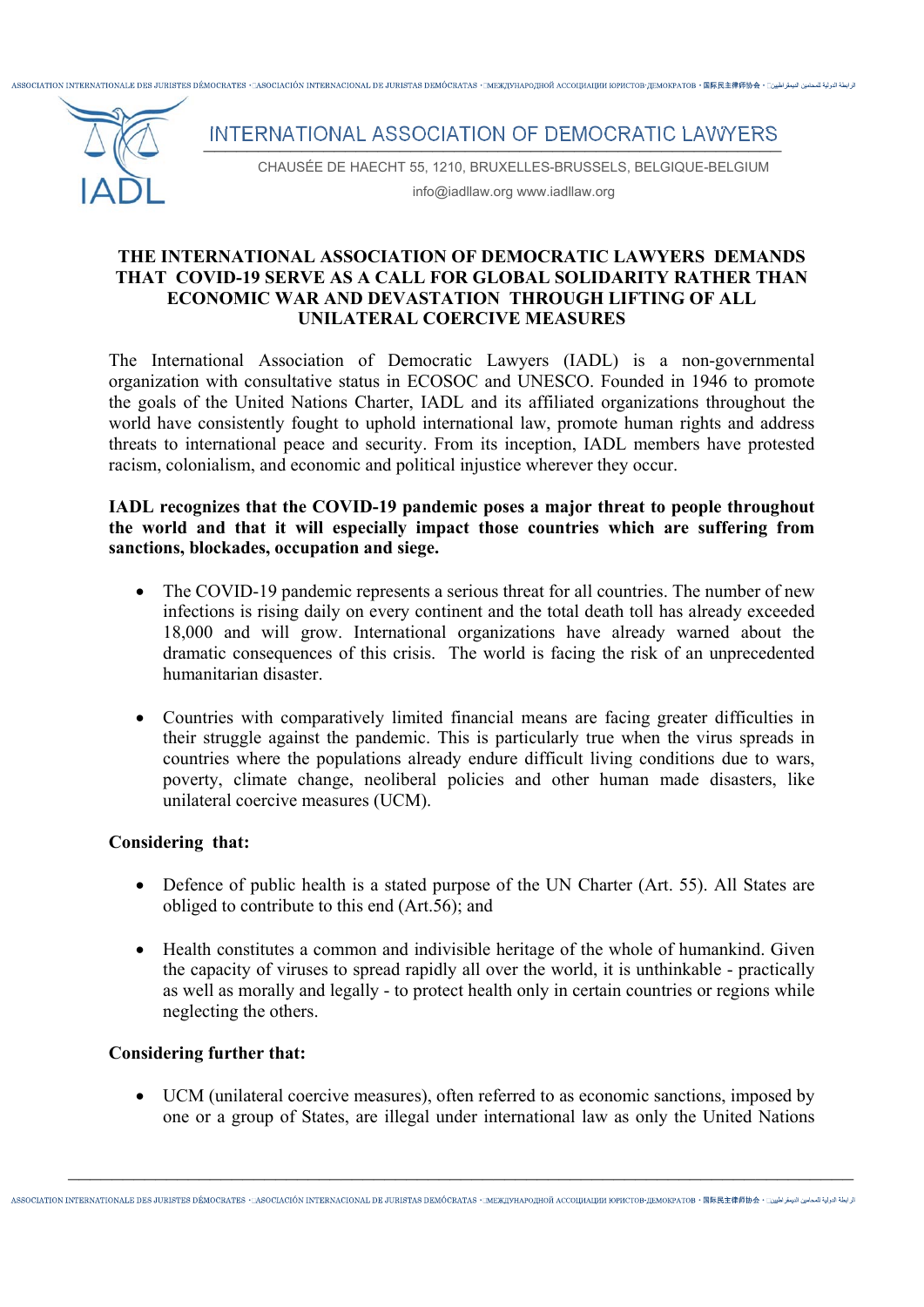ASSOCIATION INTERNATIONALE DES JURISTES DÉMOCRATES + DASOCIACIÓN INTERNACIONAL DE JURISTAS DEMÓCRATAS + DEXUVHAPOJHOЙ ACCOUNAUMI KOPICTOR-JEMOKPATOR + 国医足主律価协会 + ;



# INTERNATIONAL ASSOCIATION OF DEMOCRATIC LAWYERS

CHAUSÉE DE HAECHT 55, 1210, BRUXELLES-BRUSSELS, BELGIQUE-BELGIUM info@iadllaw.org www.iadllaw.org

Security Council under Article 41 has the right to impose such coercive measures necessary to ensure compliance with international law. The imposition of unilateral sanctions to coerce States to take certain political positions or alter their existing positions represents a clear violation of the fundamental right of self-determination and is contrary to the International Covenant on Civil and Political Rights and the overall spirit of the UN Charter;

- UCMs that aim to destroy the economy and living standard of another state constitute an act of war, as their effects are analogous to those of war - mass-scale violations of fundamental rights, beginning with the rights to life and health.
- Even if the UCMs or blockade do not expressly or directly cover food and medical supplies, the exclusion of a country from international trade and the international banking system deprives it of the ability to acquire them through normal commercial mechanisms.
- All States have the right to obtain the necessary means in order to avoid the further transmission of COVID-19. Unilateral coercive measures imposed today on several States constitute a serious obstacle to the attainment of this fundamental goal.
- UCMs further deprive the Western countries and the people living therein of the benefits of scientific research conducted in the countries subjected to blockades and sanctions, and of commerce with them;

### **Alarmed that:**

- The United States is continuing to impose new UCMs, even now during the pandemic, against various countries, particularly Iran, despite the fact that Iran is experiencing a serious, deadly outbreak of COVID-19;
- There is no apparent intention to remove these sanctions in order to allow the people to obtain the means to resist the pandemic, and the Iranian population and health workers in particular are placed at significant risk to their lives due to these sanctions;
- The IMF, controlled by the US government, is refusing an emergency loan requested by the Venezuelan government in order to fight the pandemic; and
- The first two cases of COVID-19 have just been reported in the Gaza Strip, which is part of the occupied Palestinian territories and subjected to a siege by Israel which is supported by Egypt, the United States and the European Union. The siege of Gaza poses the risk of a humanitarian tragedy, given the population density, lack of basic access to health care equipment, ventilators, personal protective equipment and other items that are critical to protect the lives of people affected by COVID-19.

 $\_$  , and the contribution of the contribution of  $\mathcal{L}_1$  , and  $\mathcal{L}_2$  , and  $\mathcal{L}_3$  , and  $\mathcal{L}_4$  , and  $\mathcal{L}_5$